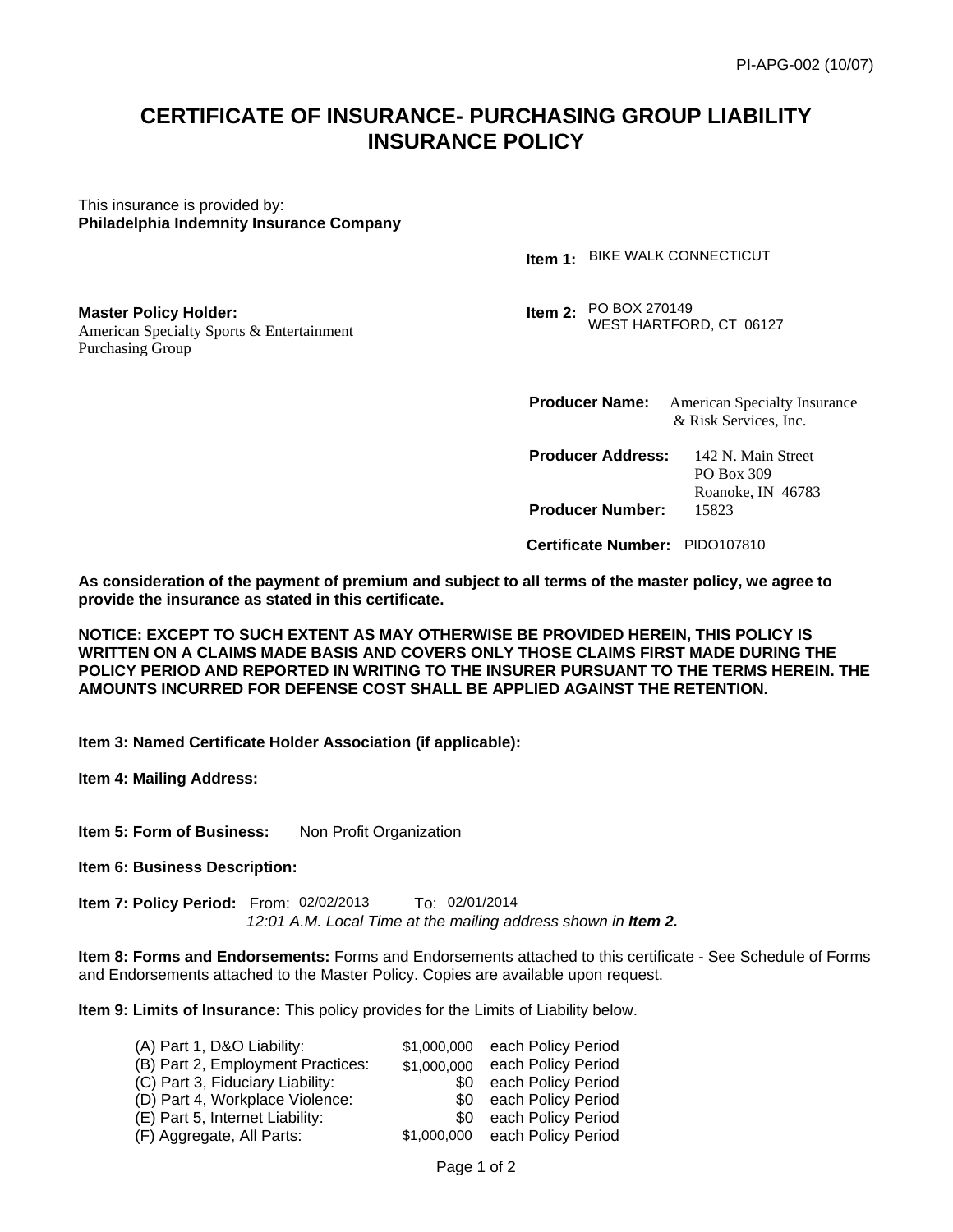# **Item 10: Retention:**

| (A) Part 1, D&O Liability:<br>(B) Part 2, Employment Practices: | \$500 for each Claim under Insuring Agreement B & C<br>\$1000 for each Claim |
|-----------------------------------------------------------------|------------------------------------------------------------------------------|
| (C) Part 3, Fiduciary Liability:                                | \$0 for each Claim                                                           |
| (D) Part 4, Workplace Violence:                                 | \$0 each Workplace Violence Act                                              |
| (E) Part 5, Internet Liability:                                 | \$0 each Policy Period                                                       |

### **Item 11: Prior and Pending Date:**

| Part 1                                                                             | Part 2     | Part 3                                                                                                                                                                                                                                                                                                                                                                                                                                  | Part 4          | Part 5          |  |  |
|------------------------------------------------------------------------------------|------------|-----------------------------------------------------------------------------------------------------------------------------------------------------------------------------------------------------------------------------------------------------------------------------------------------------------------------------------------------------------------------------------------------------------------------------------------|-----------------|-----------------|--|--|
| 02/01/2013                                                                         | 02/01/2013 | No Date Applies                                                                                                                                                                                                                                                                                                                                                                                                                         | No Date Applies | No Date Applies |  |  |
| <b>PREMIUM FOR POLICY PERIOD</b>                                                   |            |                                                                                                                                                                                                                                                                                                                                                                                                                                         |                 |                 |  |  |
| Part 1                                                                             | Part 2     | Part 3                                                                                                                                                                                                                                                                                                                                                                                                                                  | Part 4          | Part 5          |  |  |
|                                                                                    |            |                                                                                                                                                                                                                                                                                                                                                                                                                                         |                 |                 |  |  |
| \$548.52<br><b>TOTAL CERTIFICATE PREMIUM including State Tax, Fees, Surcharges</b> |            |                                                                                                                                                                                                                                                                                                                                                                                                                                         |                 |                 |  |  |
|                                                                                    |            |                                                                                                                                                                                                                                                                                                                                                                                                                                         |                 |                 |  |  |
|                                                                                    |            | <b>CERTIFICATE OF INSURANCE, TOGETHER WITH THE COMMON POLICY CONDITIONS, COVERAGE I</b>                                                                                                                                                                                                                                                                                                                                                 |                 |                 |  |  |
| <b>ABOVE NUMBERED POLICY.</b>                                                      |            | T(S), COVERAGE FORM(S) AND ENDORSEMENT(S) ATTACHED TO THE MASTER POLICY, COMPLET                                                                                                                                                                                                                                                                                                                                                        |                 |                 |  |  |
|                                                                                    |            | following notice is provided pursuant to the Texas Insurance Code Article 21.54. The insurer may not be<br>ect to all insurance laws and regulations of this state. The member benefits described are guaranteed througl<br>surance contract. The American Specialty Sports & Entertainment Purchasing Group's insurance policy is<br>rwritten by Philadelphia Indemnity Insurance Company and rated A+ X by the A.M. Best Co. in 2006. |                 |                 |  |  |
|                                                                                    |            |                                                                                                                                                                                                                                                                                                                                                                                                                                         | 02/01/2013      |                 |  |  |

#### **THIS CERTIFICATE OF INSURANCE, TOGETHER WITH THE COMMON POLICY CONDITIONS, COVERAGE PART(S), COVERAGE FORM(S) AND ENDORSEMENT(S) ATTACHED TO THE MASTER POLICY, COMPLETE THE ABOVE NUMBERED POLICY.**

The following notice is provided pursuant to the Texas Insurance Code Article 21.54. The insurer may not be subject to all insurance laws and regulations of this state. The member benefits described are guaranteed through an insurance contract. The American Specialty Sports & Entertainment Purchasing Group's insurance policy is underwritten by Philadelphia Indemnity Insurance Company and rated A+ X by the A.M. Best Co. in 2006.

Authorized Representative Countersignature Countersignature Date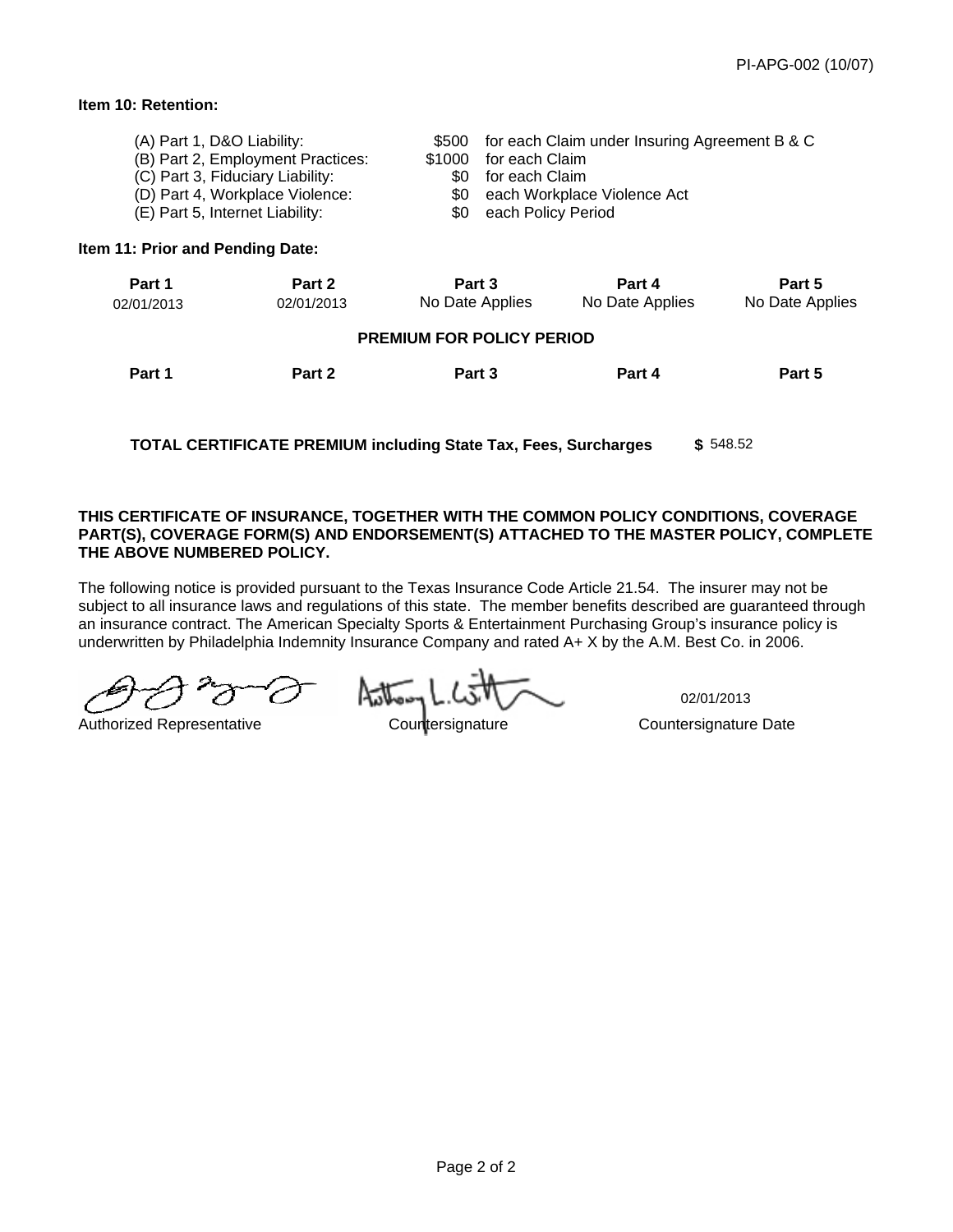# 1. **What is a Claim?**

It is important to realize that "Claims" are not limited to lawsuits. Claims consist of written demands for monetary or non-monetary relief. Threatening or accusatory letters (from attorneys or otherwise); administrative charges before the EEOC or local administrative body; or even internal complaints or grievances by employees could be "Claims" and should be reported to the insurance carrier. Even if you don't believe the matter rises to the level of a formal "Claim" it should still be reported as a *potential*  Claim so that you don't violate policy reporting requirements.

#### 2. **When do I report a Claim?**

The policy requires that you report a Claim as soon as practicable but no later than 60 days after the expiration of the policy during which the claim is asserted. Failure to comply with these reporting requirements can result in a loss of coverage even if there is no gap in insurance policy issuance. If during the policy period, you become aware of "potential" Claim circumstances, those circumstances should be reported prior to the expiration of that policy period.

#### 3. **How do I report a Claim?**

Notice of a Claim (including your contact information, policy number and any documentation regarding the Claim) may be reported via several methods:

Written Notice Written notice of a Claim should be addressed to the following:

Philadelphia Insurance Companies One Bala Plaza, Suite 100 Bala Cynwyd, PA 19004 Attention: Claims Department

#### Fax Notice

The information can also be faxed to Philadelphia Insurance Companies at 800-685-9238.

#### Online Notice

You may log onto www.phly.com and use the "Report a Claim" tab, then provide the requested information.

#### E-mail Notice

You may e-mail the Claim information to claimsreport@phlyins.com.

Regardless of which method is utilized to report the Claim to Philadelphia Insurance Companies, It is recommended that you also send a copy of the claim notification to:

American Specialty Insurance & Risk Services, Inc. 142 North Main Street Roanoke, IN 46783 Attention: Lowell Gratigny Fax: 260-673-1291 E-mail: claims@fastcov.com

#### 4. **What Happens After I Report a Claim?**

After you report a Claim, Philadelphia Insurance Companies will set up a file, assign a Claim Number, and a Claims Examiner will contact you to address the matter further.